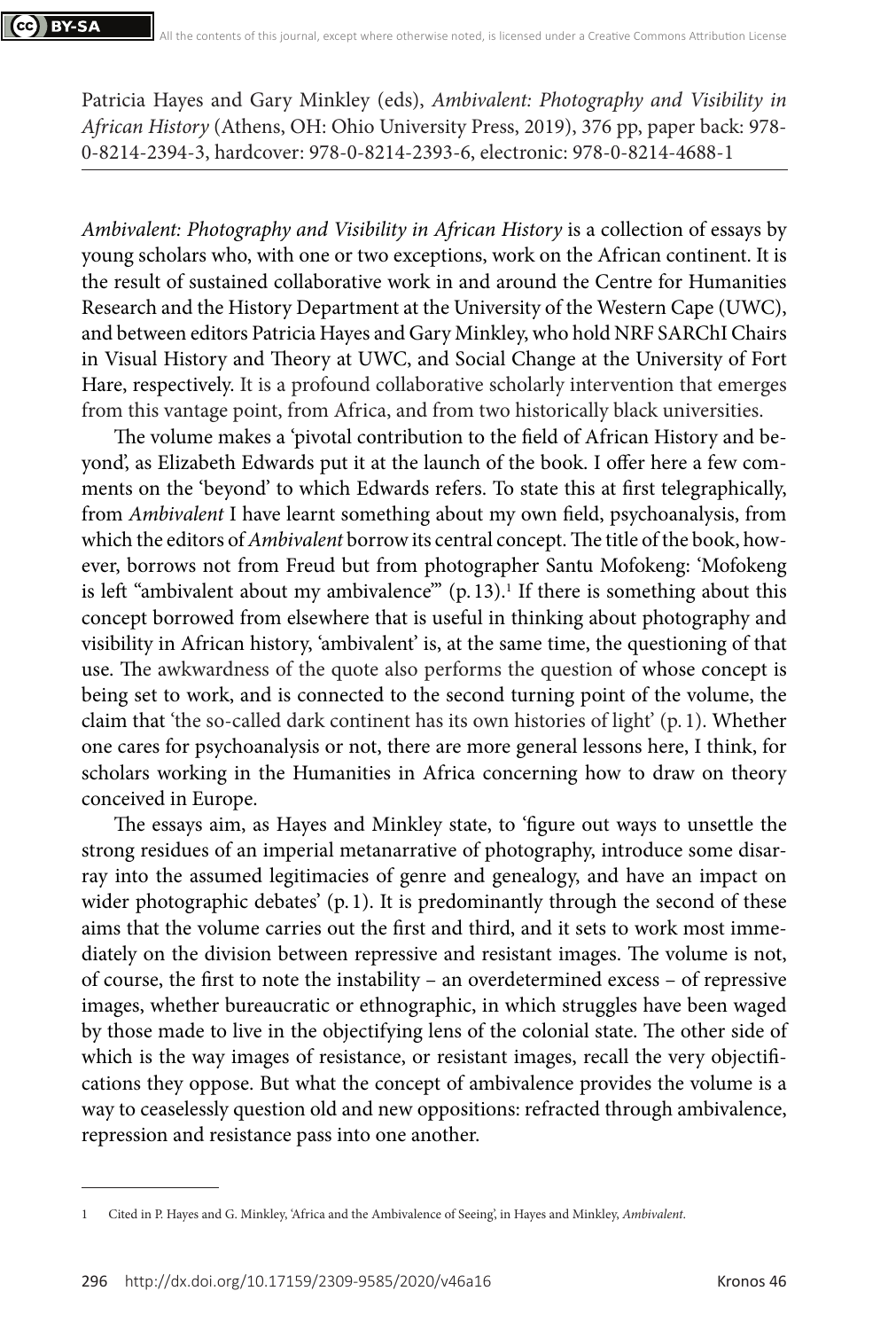Numerous related divisions are questioned. The opposition between the pass photograph of the apartheid state and studio photography, for example, is interrogated in Ingrid Masondo's chapter, the point of which is to reconsider how we might understand resistant, playful appropriations of the camera in light of the anxious ambivalence with which pass photography operated. Minkley's chapter, too, dwells on pass photographs. Here, the division between the 'colonial and racialized' pass photo and 'the decolonized studio portrait' is questioned, and 'both are actually "precarious framings" that translate and retranslate a "liberal spectral presence" (p. 19). Likewise, in Phindi Mnyaka's chapter, the opposition between the settler photography of Joseph Denfield and the street photography of Daniel Morolong finds a shared, fractured view when, in a reading across ostensibly different genres, she makes their views adhere, if fleetingly 'at the point of ruination' (p.229).<sup>2</sup> As Hayes and Minkley note, 'Morolong does not simply become the antidote to Denfield. The segregated genres associated with both are left in disarray' (p. 21).3

If this unsettling of accepted divisions between genres makes some uneasy, if it raises the question of how to take a stand, of how, faced with repressive images, one is to come to a judgement, this political imperative is itself artfully built into the volume's frame: judgement, that which 'separates the wheat from the chaff ', requires 'upheaval', 'disarray', that 'the grain be tossed up in the clouds' (p. 307).<sup>4</sup> Far from being disabled by ambivalence, judgement requires it, is impoverished without it.

The concept of ambivalence is already at work in the field to which the volume contributes. The first lines of the Introduction are John Akomfrah's: 'the black body … has come to be "literally framed by torment and bliss"' (p. 1).<sup>5</sup> As Hayes and Minkley continue, discussing how this is typically dealt with: 'Use of the term ambivalent is often the first sign of trouble, pointing, in part, to the basic problem of the promise and the effect of the photograph, between its ostensible truth claims and its unstable outcomes' (p. 2). This is a point of departure for the volume, an ambivalence invoked, which the editors and the contributors aim to rework.

In doing so, they have gone back over Freud: 'There is a general-usage notion of ambivalence that implies a generic sense of mixed feelings and operates as a kind of default understanding of the term,' Hayes and Minkley write, and while not fully relinquishing this they aim 'to push the possibilities further … by invoking … Freud's usage in *Totem and Taboo*, where ambivalence is the simultaneous holding of different …

<sup>2</sup> P. Mnyaka, 'The Profane and the Prophetic at a South African Beach', in Hayes and Minkley, *Ambivalent*. It would be difficult to try to describe with justice the elegance of Mnyaka's brilliant chapter without giving away the poetic conclusion in which these views 'almost meet'.

Hayes and Minkley, 'Ambivalence of Seeing'. Other oppositions are interrogated. I will not attempt to attend to all of them here. To note just three more crucial ones, 'the split between politics and aesthetics' is crucial to the book's argument. Hayes and Minkley, 'Ambivalence of Seeing', 15. The frontier between photography's arrival and the pre-photographic, as in Isabelle De Rezende's searching essay, and, relatedly, the divisions between photography and its adjacent media, written and oral texts. I. De Rezende, 'Photographic Desire, Anxiety, and Knowledge in Nineteenth Century Central Africa', in Hayes and Minkley, *Ambivalent*, 35–55.

<sup>4</sup> P. Hayes, 'An Expanded Milieu', in Hayes and Minkley, *Ambivalent*. Hayes is discussing Georges Didi-Huberman's conception of critique here.

<sup>5</sup> Hayes and Minkley, 'Ambivalence of Seeing'.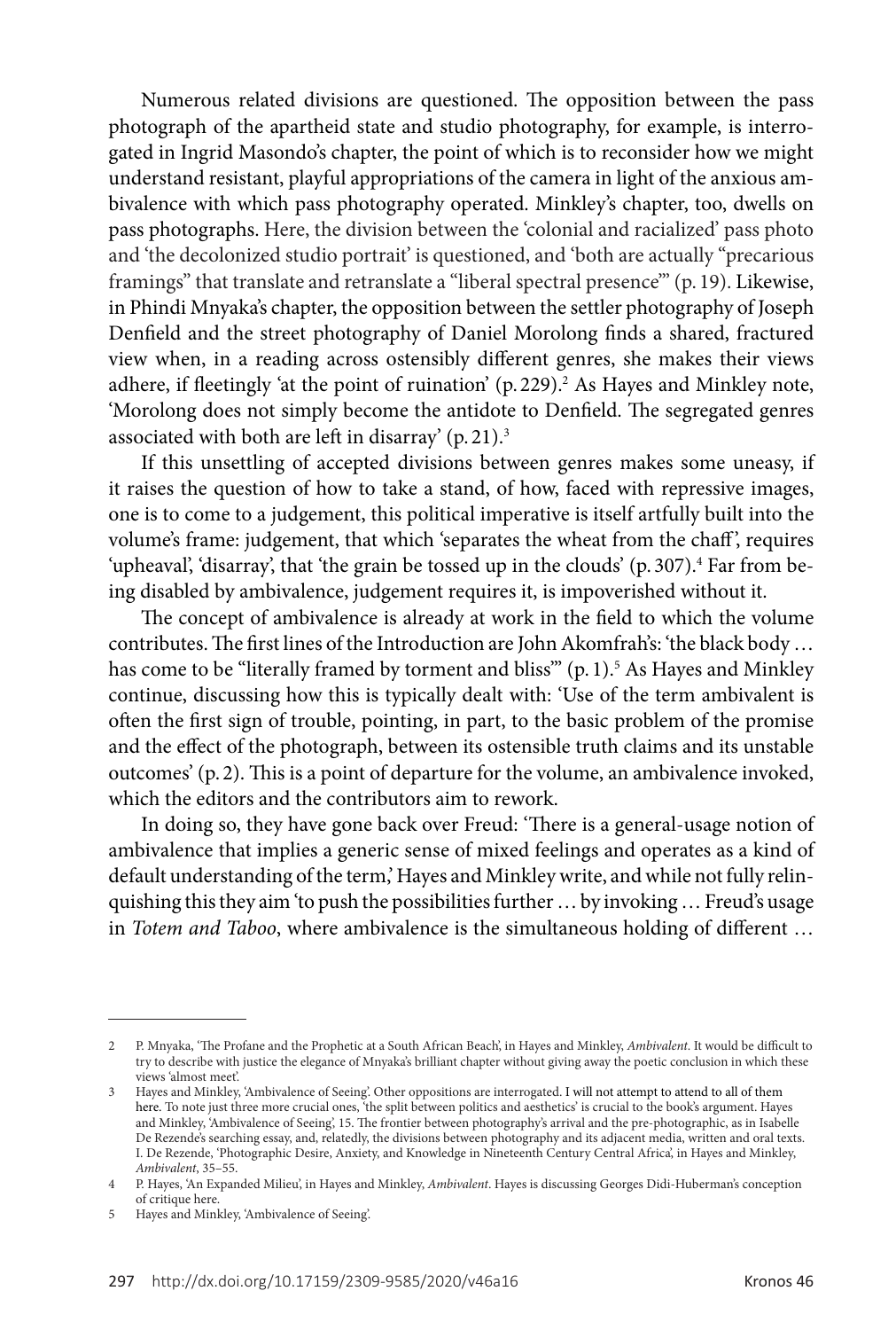positions that are perhaps irreconcilable. Two opposing ambivalent drives may exist on different planes, the one conscious, the other unconscious' (p. 3). 'Freud's usage' of ambivalence – if Hayes and Minkley borrow ambivalence, it was already, for Freud, on loan – is used to trouble certain oppositions taken for granted by many scholars dealing with images.<sup>6</sup>

But psychoanalysis is anything but slavishly applied, and for good reason. Ambivalence, in Freud's hands, is marked by the very colonial unconscious it can be used to read. 'There are men still living who, as we believe, stand very near to primitive man,' Freud writes, 'far nearer than we do, and whom we therefore regard as his direct heirs and representatives. Such is our view of those whom we describe as savages or half-savages.'7 This is the point where many, repelled by the anthropological language Freud inherits, stop reading 'Totem and Taboo'. What significance could a text that begins this way have for African history?

Freud's theorisation of ambivalence in 'Instincts and Their Vicissitudes', published two years later, appears more closely related to the questions *Ambivalent* poses, examining, as it does, scopophilia and exhibitionism, sadism and masochism. Why, then, is 'Totem and Taboo' invoked, and not this later text? In this later text, Freud presents a formulation of ambivalence that begins with love and its opposite, hate, or, rather, love's three opposites: hate, being loved, and indifference, conjuring a libidinal fluidity associated with early infancy. Divisions between opposed feelings, between activity and passivity, and between the subject and its objects have not yet, for the infant, hardened as they will have for the adult they are in the process of becoming; if, later on, the subject can shift from love to hate of the same object, and vice versa, and if sadism and scopophilia always can satisfy masochistic and exhibitionistic wishes, it is because something of infancy passes, untranslated, into adult life. Even self-reflection, for Freud, can bear a sadistic element that has been turned around, not from an active to a passive position, but into a reflexive one. Coiled into the most sublime self-reflection can be a wish to love and to hate, hurt, be hurt, obliterate the other in whose name there is self-reflection. In his discussion of ambivalence, Freud notes that sympathy, too, can be a 'reaction formation' against sadism – not sadism disguised as fellow feeling, but, rather, its impassioned denial that nonetheless carries, transmits, what it forbids. 8

All of this would seem to have relevance for *Ambivalent*. In his chapter on an 'iconic' image of the massacre of Namibian refugees at Cassinga, Vilho Shigwedha writes of the 'belief that the camera could operate within the formal conventions of documentary photography and photojournalism and provide evidence of the violence

<sup>6</sup> Ambivalence was of course coined in the early twentieth century by a Swiss psychiatrist, Eugen Bleuler, and later taken up by Freud.

<sup>7</sup> S. Freud, 'Totem and Taboo', in J. Strachey (trans. and ed), *Standard Edition of the Complete Psychological Works of Sigmund Freud, vol. XIII* (London: Hogarth Press, 1953 [1913]), 1.

<sup>8</sup> S. Freud, 'Instincts and Their Vicissitudes', in J. Strachey (trans.), *The Penguin Freud Library, Volume II: On Metapsychology* (London: Penguin), 126.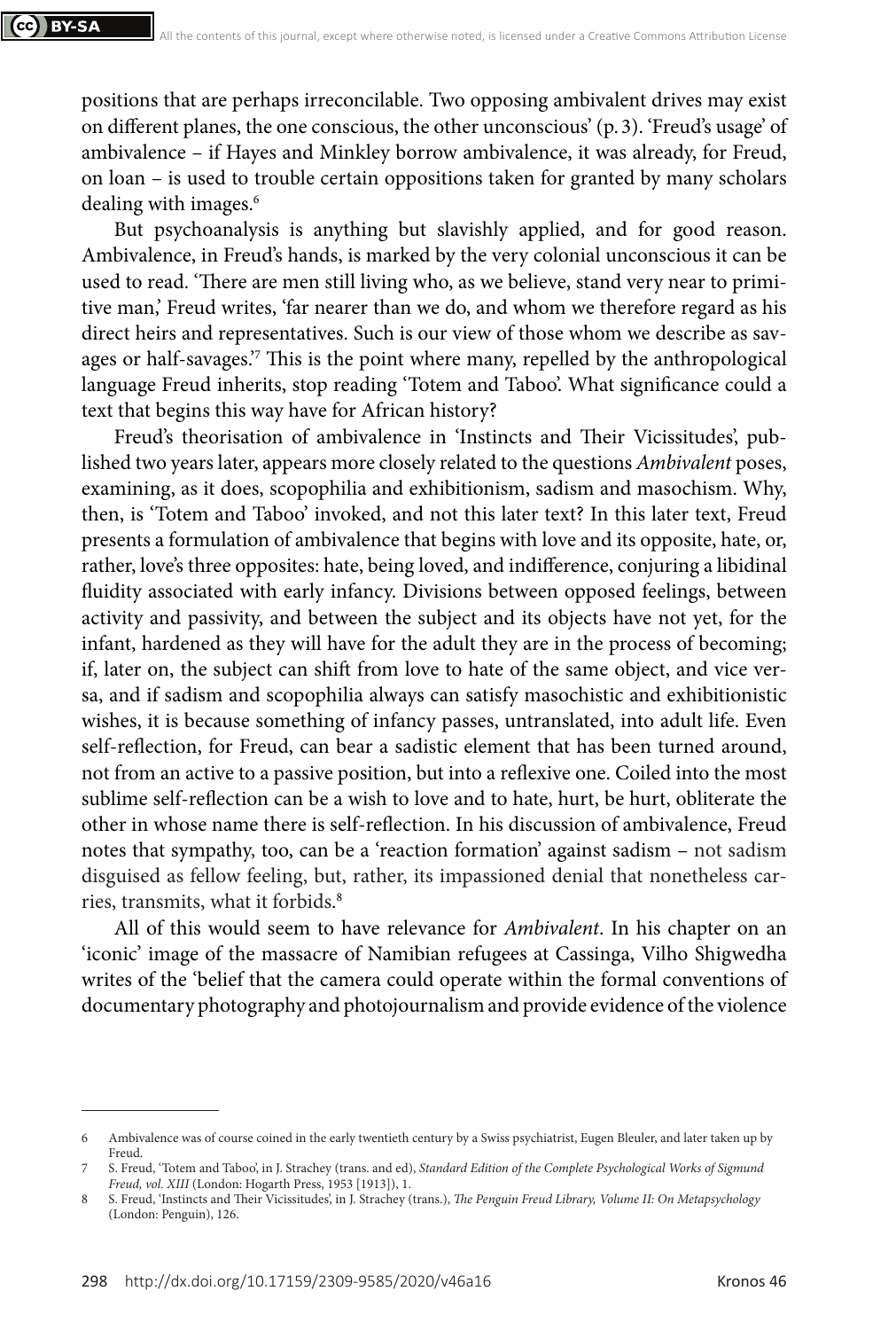of mass civilian death and burial, thereby generating sympathy and stirring public response...' (p. 164).<sup>9</sup> In the humanitarian images used to garner support for history's victims, can one not discern the very violence photographic exposure seeks to call into question? Similarly, Alfred Duggan-Cronin's images, as Napandulwe Shiweda writes, 'posited African cultures as pure and authentic – cultures that needed to be rescued from the encroachment of the modern colonial world'  $(p. 186)$ .<sup>10</sup> That this sympathetic gaze that sought to make Africans the passive, obedient recipients of paternal guardianship may bear within it an unconscious sadistic scopophilia may seem clear enough. But to their credit, the editors of *Ambivalent* do not frame the essays in this way, and nor do the contributors.<sup>11</sup> As tempting, and as gratifying, as it would be to use psychoanalysis in this mode – one could call it the psychoanalysis of the police – 'Instincts and Their Vicissitudes' does not readily make available a sociogenic unconscious; it offers a genealogy of love and hate – of the two, hate is the older, more primary – that finds its support in biology.<sup>12</sup> It is the ambivalence of instincts, not drives.13 To recall Hayes and Minkley, they are dealing with 'ambivalent drives'.

Freud's discourse on ambivalence is itself divided. Ambivalence on the other side of the divide, the one from which *Ambivalent* proceeds, emerges from Freud's reflections on identification, most often starting with a discussion of a little boy's identification with his father. The child would like to be just like the father, whom he loves; the father, however, also stands in his way, and there is a current of hate that runs alongside, leans on, his love. Identification – the model for which is eating, ingestion, taking in, and thus, as Freud argues in several texts, cannibalism – satisfies both love and hate: the father, with whom the boy identifies, is devoured, destroyed, taken in, incorporated.14 Of course, the little boy identifies with the mother, too, the other rival, the father also being a love object, and this is a part of the ambivalence of the ego formed by the taking in of lost objects, an ego that does not pre-exist this introjection. The ego loves and hates the same object, which is also, for it, two things.

In 'Totem and Taboo', this theme of identification is taken up at the level of

<sup>9</sup> V. Shigwedha, 'Photography, Mass Violence, and Survivors', in Hayes and Minkley, *Ambivalent*.

<sup>10</sup> N. Shiweda, 'Images of Ambivalence, Omhedi, Northern Namibia', in Hayes and Minkley, *Ambivalent*.

<sup>11</sup> Shiweda, for example, focuses on the reception of such images by the descendants of those objectified in them: 'Photographs that were produced with colonial connotations of objectification arouse very different feelings from what was previously intended … The photographs are mute witnesses that nevertheless can be made to speak in unexpected ways.' Ibid., 202, 204. What, indeed, is the genre of an ethnographic image whose mortified objects speak – about, among other things, the dissolutions of 'the boundaries between invented and lived tradition' – across generations?

<sup>12</sup> Here, hate springs from self-preservative drives, love from sexual drives: 'They did not arise from the cleavage of any originally common entity, but sprang from different sources, and had each its own development before the influence of the pleasureunpleasure relation made them into opposites.' Freud, 'Instincts and Their Vicissitudes', 136.

<sup>13</sup> I draw on Laplanche here for an issue that was never explicitly spelled out by Freud, and was complicated by the English translation of both *Trieb* and *Instinkt* as instinct. It is not that there are only drives; there is sexual instinct for Freud, and it is innate and, therefore, primary, but its onset is late, puberty: '*Drive comes before instinct* … and when the sexual instinct arrives, the seat is already occupied.' One can therefore speak of an instinctual ambivalence, which must be opposed to the ambivalence of infantile sexuality. J. Laplanche, *Freud and the Sexual: Essays 2000–2006*, J. Fletcher (ed), J. Fletcher, J. House and N. Ray (trans.) (International Psychoanalytic Books, 2011), 22. From the beginning there is, however, for Laplanche, self-preservative instinct. One would need to speak of 'the double opposition between self-preservation and sexuality on the one hand, and drive and instinct on the other'. Ibid., 35. At the risk of splitting hairs, even self-preservation has an object, starts out in a 'relation'.

<sup>14</sup> See, for example, S. Freud, 'Group Psychology and the Analysis of the Ego', in J. Strachey (trans. and ed), *Standard Edition of the Complete Psychological Works of Sigmund Freud, vol. XXVIII* (London: Hogarth Press, 1953 [1921]), 69–143.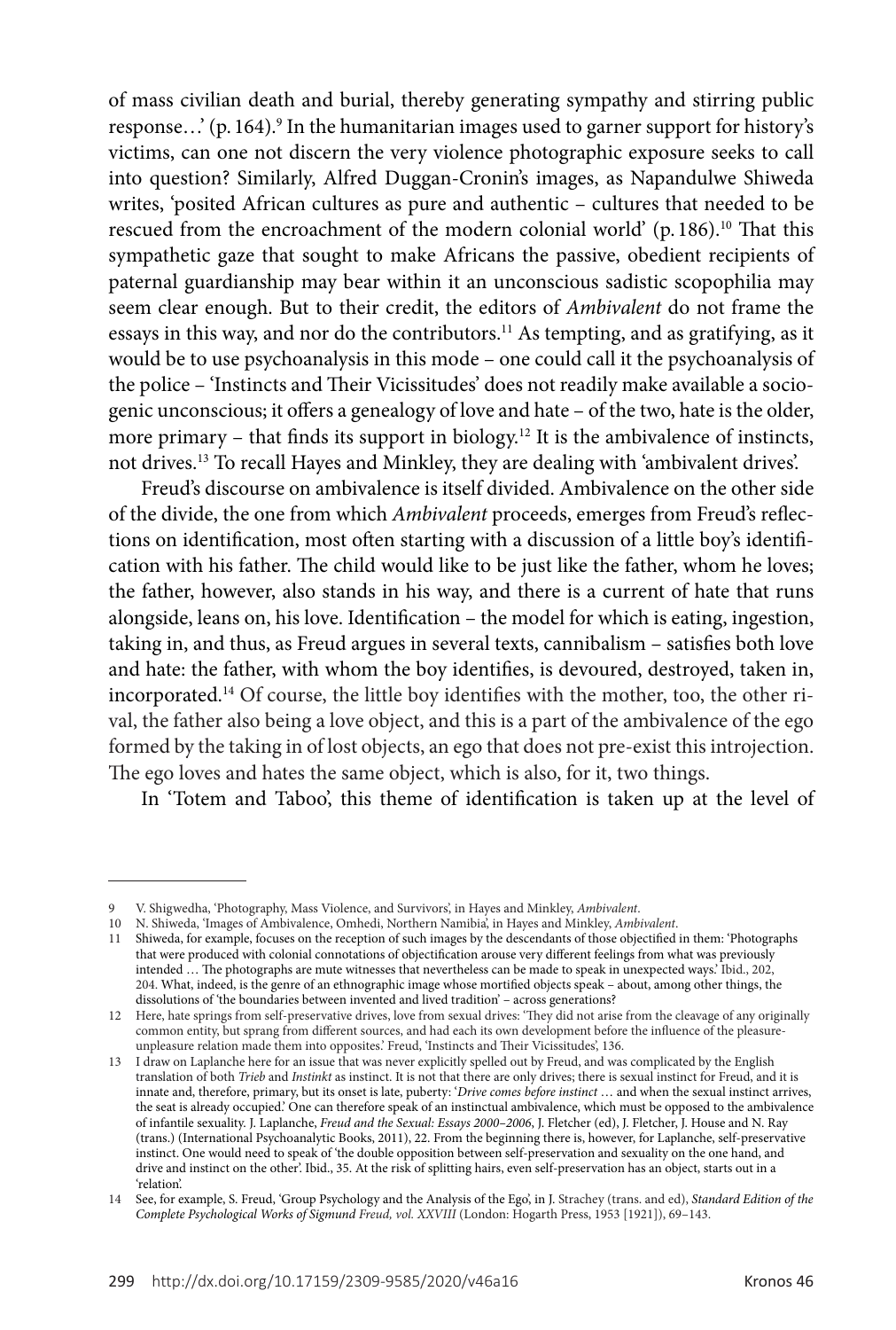community formation. Here, it is the primal father who is consumed, his authority internalised; love and hate have different sources, just as they do in 'Instincts and Their Vicissitudes', but the 'conflicting affectionate and hostile impulses' do not emerge from the internal depths of a psychobiological topos. Whatever the wager of drawing on 'Totem and Taboo' – and it is not a small one, given, for example, that George Agbo's chapter on Boko Haram reflects, compellingly, on 'photographic magic' (p. 278),<sup>15</sup> or Jung Ran Forte's chapter on Beninese Mami Wata cults – ambivalence is theorised in a way that, at every level, tends towards a social and relational ontology. If the two currents operate on 'separate planes', as Hayes and Minkley state, it is because a social contradiction has impressed itself as a psychic conflict; there is an unconscious truth to be apprehended here, but it does not lie beneath the surface, in instincts that have met social prohibitions: it resides, rather, in the social conditions according to which a conflicted masking takes place. In *Ambivalent*, ambivalence is distributed across what can only be called *the overdetermined scene of the photographic field*; it is located in photographic situations, in relations, and in the messages images were made to bear through their categorisation, exhibition, and archivisation, and which have been 'translated and retranslated', as Minkley puts it, afterwards.16

The division between these two sides of Freud's discourse on ambivalence and their different oppositions, however, is itself unstable, it leaks, and breaks down. If 'Totem and Taboo' represents only one side of this unstable divide, it is no doubt the better one from which to proceed. Far from a lapse in judgement, 'Totem and Taboo' is, to my mind, a very careful selection. What *Ambivalent* offers in borrowing from it is a reworking of the picture of psychic life Freud develops for his readers, distilling from it a potential inscribed on its other side.<sup>17</sup> This, as many will quickly note, is precisely what is reflected in the photographic situations that the essays aim to think with, rendering the essays reflections *of* no less than reflections *on* photography and visibility in African history. If 'Totem and Taboo' allows, among other things, this specular and speculative doubling between photographs and essays about them, the real provocation of *Ambivalent* comes from the way the volume asks after the specificity of the image. Between the lacunae of photographs and photographic archives, as Hayes argues in her chapter, and the lacunae of other texts, written or oral, no

<sup>15</sup> G. Agbo, 'Boko Haram Insurgency and a New Mode of War in Nigeria', in Hayes and Minkley, *Ambivalent*.

<sup>16</sup> This is of course a further allusion to Laplanche – Minkley's chapter, and others, permit, to my mind, a reading through Laplanche. Insofar as ambivalence can be related to the visual field, Laplanche asks the crucial question: can one speak of an 'oracular reduction of tension'? Laplanche, *Freud and the Sexual*, 38. By which he means: can one speak of it as an instinct? Vision seeks excitation, not homeostasis; it is on the side of the drives. I mean overdetermined here in the sense in which Freud offers it in *Interpretation of Dreams*. It is through the joke about the borrowed kettle that Freud conceives of overdetermination, a scene with multiple determinations legible in composite, condensed dream images that, against a totalising ambition, are always, with different lines of defence, working against each other, on the brink of unravelling. Put schematically, overdetermination, marked by borrowing, is what makes deconstruction possible. Let me recall the words of Hayes and Minkley: '… Freud's *usage*…' He borrows ambivalence, and returns it, like the neighbour's kettle, bent out of shape.

<sup>17</sup> There are other reasons to invoke 'Totem and Taboo'. Rey Chow, for example, offers an important rereading of it from which she derives a lesson about cautions against 'race mixing' and 'intellectual intercourse' with European theory in the formation of academic community. Her reading of Freud is a justification for reading Freud. R. Chow, 'The Politics of Admittance: Female Sexual Agency, Miscegenation, and the Formation of Community in Frantz Fanon', in A. Alessandrini (ed), *Frantz Fanon: Critical Perspectives* (London: Routledge, 1999), 34–56.